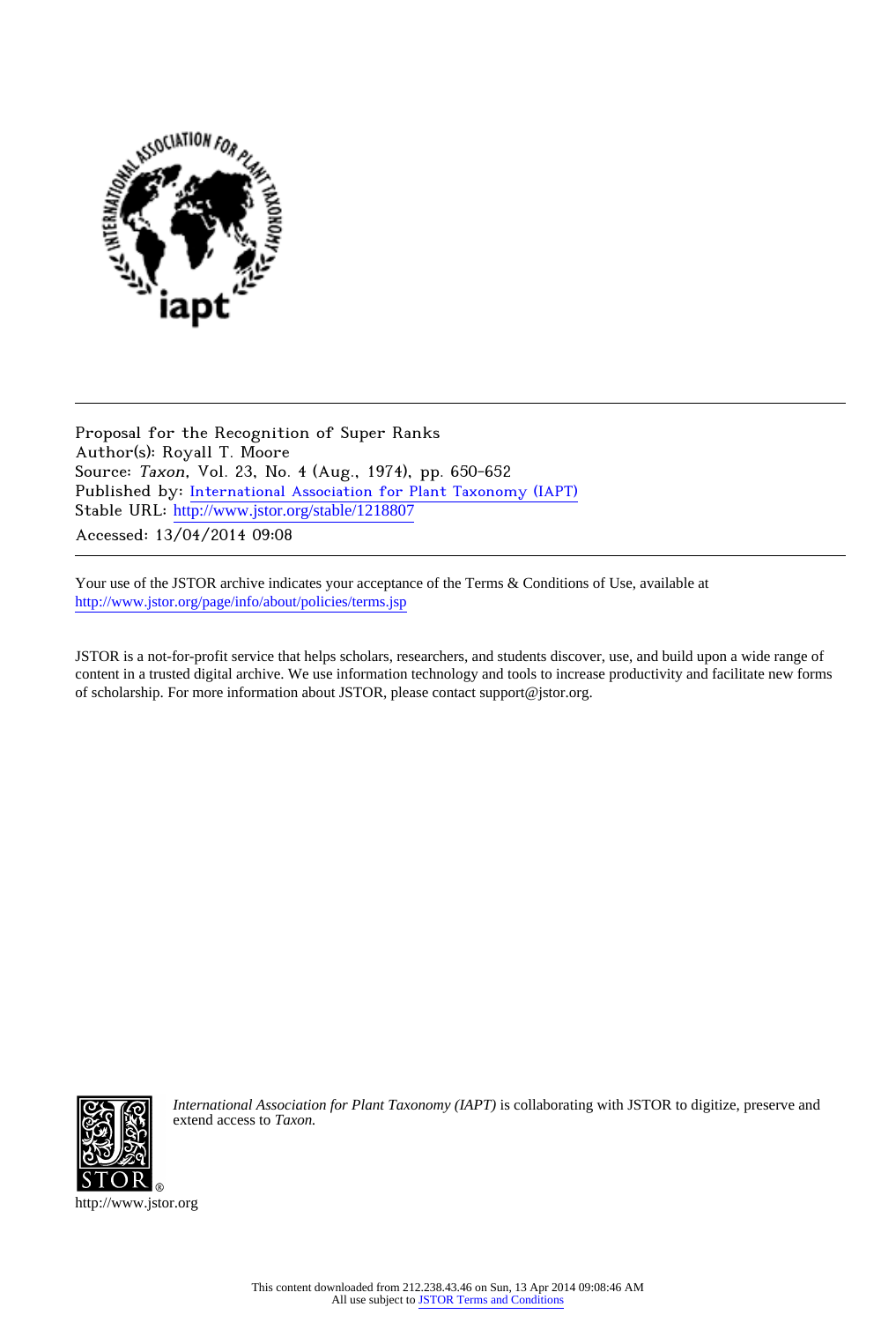**HOLTTUM, R. E. 1971 - The famliy names of Ferns. Taxon 20: 527-531.** 

**HOLTTUM, R. E. 1973 - On the typification of Mertensia Willd. non Roth (Gleicheniaceae) with notes on Sticherus Presl and Hicriopteris Presl. Taxon 22: 447-450.** 

**KUNTZE, O. I891 - Revisio Generum Plantarum, vol. 2. Leipzig: A. Felix.** 

**LOESENER, T. I930 - Zingiberaceae, In Engler & Prantl, Nat. Pflanzenfam. ed. 2, Bd I5a. MERRILL, E. D. 1921 - A bibliographical Enumeration of Bornean Plants. Journ. Str. Br. R. Asiat. Soc., special number.** 

**REED, C. F. 1968 - Index Thelypteridis. Phytologia 17: 249-328.** 

**SCHLECHTER, R. I9I3 - Die Gattungen Gastrochilus Don und Gastrochilus Wall. Fedde Rep. I2: 3I3-3I7.** 

**SCHUMANN, K. 1904 - Zingiberaceae, in A. Engler, Das Pflanzenreich IV, 46.** 

**VALETON, T. 1918 - Notes on the Zingiberaceae of Java and Malaya. Bull. Jard. Bot. Buitenzorg ser. 2. 28.** 

## **PROPOSAL FOR THE RECOGNITION OF SUPER RANKS**

# **Royall T. Moore''**

#### **Summary**

**A proposal is made to recognize super ranks, including the new rank of dominion (Dominium) above that of the kingdom (Regnum), and to designate suffixes for those of superfamily and above.** 

## **Introduction**

**In their respective Codes of Nomenclature the botanist and the zoologist have provisions for sub-dividing the principal taxonomic ranks. Only the zoologist, however, has the additional provision for associating these ranks into super taxa. Our simpler system of classifying plants sufficed when algal divisions were solely defined on pigmentation, the bacteria were regarded as very simple fungi, the lower fungi were a single class, the higher plants a single division, and the viruses poorly understood. Now, however, most of the old classes and many of the families have been raised to divisional rank, the bacteria and blue-green "algae" are on the other side of the major cytological divide, and the viruses are a well defined assemblage. These relatively recent taxonomic promotions, the lack of over taxa, and the adherance, for lack of a really better alternative, to the two kingdom system has engendered great confusion in general textbooks of biology and botany. This is reflected, e.g., in An Evolutionary Survey of the Plant Kingdom (Scagel et al., 1965) in which Nonvascular Plants comprise the Slime Molds, True Fungi, Bacteria and Viruses, Algae (including the blue-greens), and Bryophytes; in Nonseed Plants: Form and Function (Doyle, 1970) in which it is stated that "Nonseed plants form a heterogeneous group that includes bacteria, fungi, algae, bryophytes, ferns, and the so-called fern allies. They are separated from seed plants by a single distinctive feature: they do not reproduce by seeds. Thus nonseed plants (like the invertebrates of the animal kingdom) are defined by negation, a conceptually unsatisfactory but occasionally useful procedure." and in Bergey's Manual of Determinative Bacteriology (Breed et al.) in which the Rickettsiales, Mycoplasmatales, and Virales are encompassed in the Microtatobiotes. The consequence of these and similar presentations is that a plant is now any genetic system that is non-aniimal and that the available hierarchial nomenclature within this botanical amalgam now fails in its primary purpose of distinguishing and grouping major assemblages.** 

**Recognizing that previous proposals to open out the system by a horizontal** 

**65o TAXON VOLUME 23** 

**<sup>-</sup> School of Biological and Environmental Studies, The New University of Ulster, Coleraine, Northern Ireland.**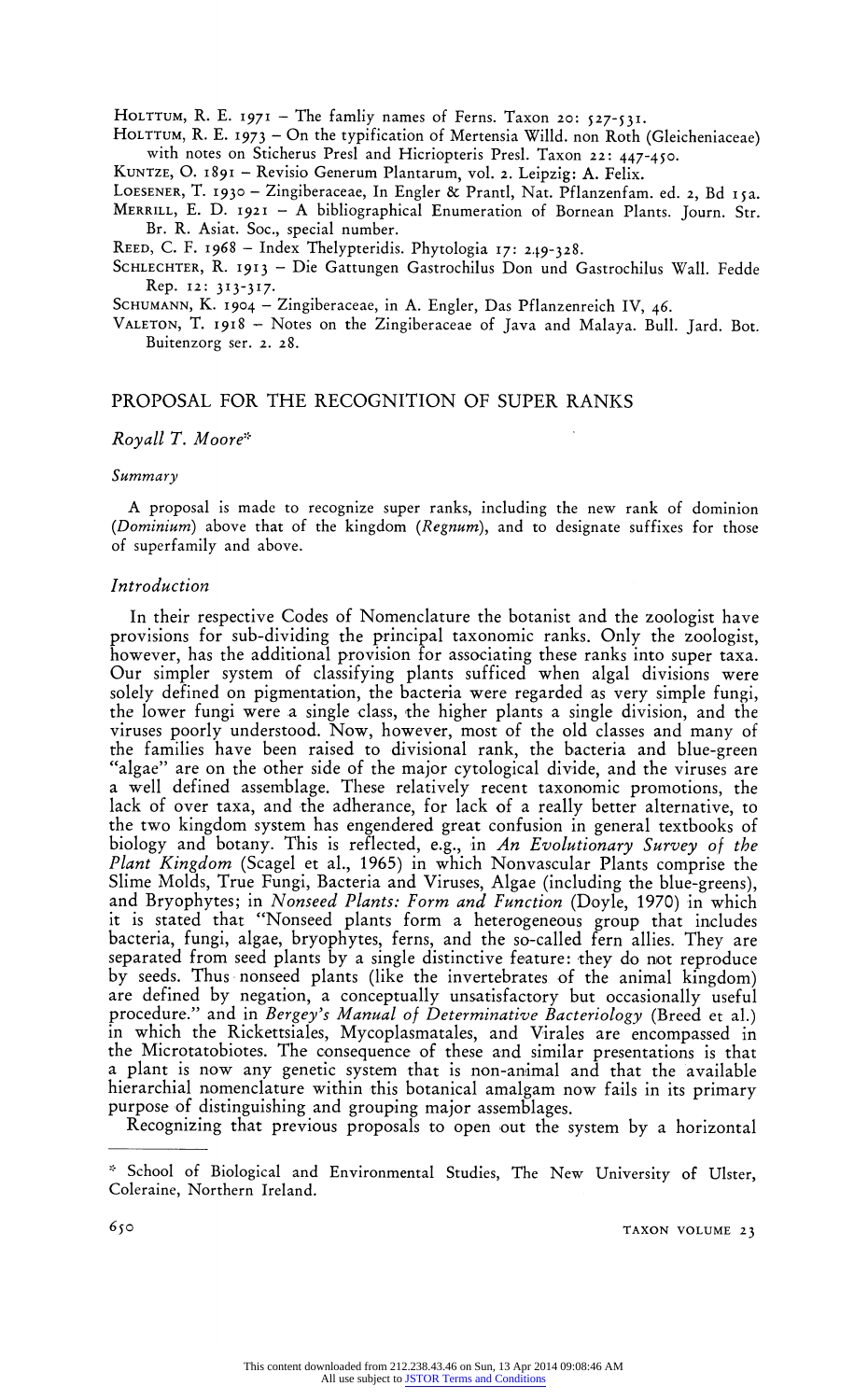**addition of kingdoms had proved unacceptable, Moore (1971) proposed a vertical expansion by the introduction of super ranks that provided ligatures for reassociating major taxa. He also proposed a new principal rank, the dominion to precede the kingdom. It is proposed that these new ranks be recognized and included in the International Code of Botanical Nomenclature. The parts of the Code to be amended are set forth below with additions indicated by type in capital letters and deletions by square brackets.** 

### **Proposal to the XIIth International Botanical Congress**

### **34 bis: Article 3**

**The principal ranks of taxa in ascending sequence are: species (species), genus (genus), family (familia), order (ordo), class (classis), [and] division (divisio), KINGDOM (REG-NUM), AND DOMINION (DOMINIUM).** 

**NOTE 2. THERE ARE THREE DOMINIONS: DOMINIUM VIRUS, DOMINIUM PROKARYOTA, AND DOMINIUM EUKARYOTA.** 

#### **35 bis: Article 4**

**If a greater number of ranks of taxa is required, the terms for these are made either by adding the prefixes SUPER (SUPER-) OR sub (sub-) to the terms denoting the ranks or by the introduction of supplementary terms. A plant OR FUNGUS may be assigned to taxa of the following SUPER OR subordinate ranks of the [plant kingdom] EUKARYOTE DOMINION (DOMINIUM EUKARYOTA): Regnum Vegetabile, SUB-REGNUM, SUPERDIVISIO, Divisio, Subdivisio, SUPERCLASSIS, Classis, Subclassis, SUPERORDO, Ordo, Subordo, SUPERFAMILIA, Familia, Subfamilia, SUPERTRIBUS, Tribus, Subtribus, SUPERGENUS, Genus, Subgenus, SUPERSECTIO, Sectio, Subsectio, SUPERSERIES, Series, Subseries, SUPERSPECIES, Species, Subspecies, SUPER-VARIETAS, Varietas, Subvarietas, SUPERFORMA, Forma, Subforma.** 

#### **36 bis: Recommendation i6A**

**(A) Two subkingdoms are recognized: the plant subkingdom (Subregnum Planta) and the fungous subkingdom (Subregnum Fungi).** 

**[(a)](B) The name of a division is preferably taken from characters indicating the nature of the division as closely as possible; it should end in -phyta, except when it is a division of Fungi, in which case it should end in -mycota. Words of Greek origin are generally preferable.** 

**THE NAME OF A SUPERDIVISION IS FORMED IN A SIMILAR MANNER; IT IS DISTINGUISHED FROM A DIVISIONAL NAME BY AN APPROPRIATE PREFIX OR SUFFIX OR BY THE ENDING -PHYTERA, EXCEPT WHEN IT IS A SUPERDIVISION OF FUNGI, IN WHICH CASE IT SHOULD END IN -MYCOTERA.** 

**The name of a subdivision is formed in a similar manner; it is distinguished from a divisional name by an appropriate prefix or suffix or by the ending -phytina, except when it is a subdivision of Fungi, in which case it should end in -mycotina.** 

**[(b)](C) The name OF A SUPERCLASS, of a class, of a subclass OR OF A SUPER-ORDER is formed in a similar manner and should end as follows:** 

- **i. In the Algae: -PHYCIA (SUPERCLASS), -phyceae (class), -phycidae (subclass), and -PHYCODES (SUPERORDER);**
- **2. In the Fungi: -MYCIA (SUPERCLASS), -mycetes (class), -mycetidae (subclass), and -MYCODES (SUPERORDER);**

**3. In the Cormophyta: -ITIA (SUPERCLASS), -opsida (class), -idae (subclass), and -ATA (SUPERORDER).** 

### **37: Article 19**

**The name OF A SUPERFAMILY OR of a subfamily is a plural adjective used as a substantive; it is formed by adding, RESPECTIVELY, THE SUFFIX -ORAE (SUPER-FAMILY) OR the suffix -oideae (SUBFAMILY) to the stem of a legitimate name of an included genus.** 

**AUGUST I974** 

651